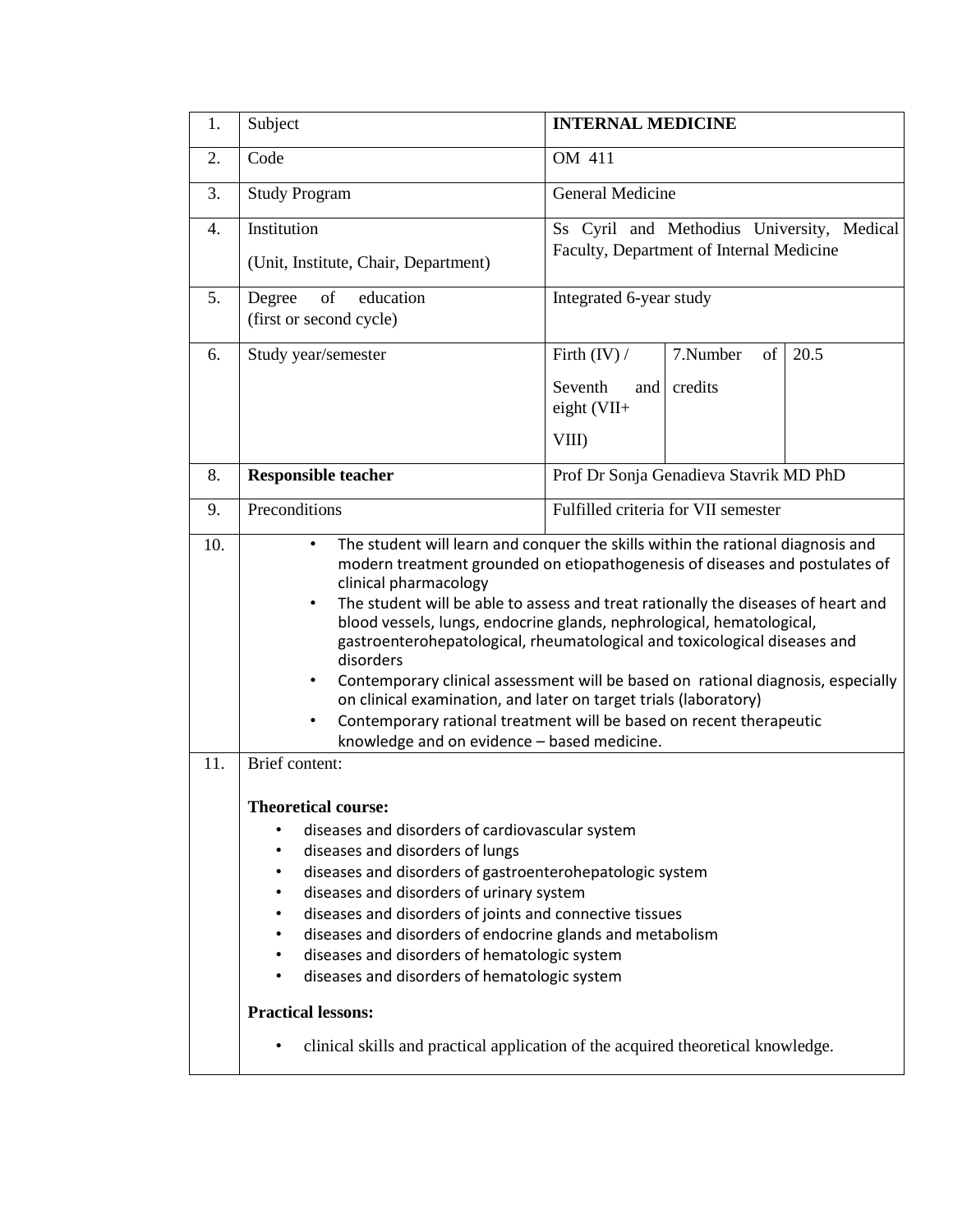| 12. | <b>Methods of studying:</b><br>Interactive teaching during lectures and practical trainings, independent study by<br>using textbooks, seminars and practical teaching |                                                                    |  |  |  |  |  |
|-----|-----------------------------------------------------------------------------------------------------------------------------------------------------------------------|--------------------------------------------------------------------|--|--|--|--|--|
|     |                                                                                                                                                                       |                                                                    |  |  |  |  |  |
| 13. | Total available time:                                                                                                                                                 | 355 classes                                                        |  |  |  |  |  |
| 14. | Organization of the course                                                                                                                                            | 355 classes - theoretical course,<br>practical<br>course, seminars |  |  |  |  |  |

|     |                                 |       |                                      | 195 classes - home individual learning |  |
|-----|---------------------------------|-------|--------------------------------------|----------------------------------------|--|
| 15. | Forms of teaching<br>activities | 15.1. | Theoretical course                   | 160 classes                            |  |
|     |                                 | 15.2. | Practical course,<br><b>Seminars</b> | 195 classes                            |  |
| 16. | Other forms of activities       | 16.1. | Practice                             |                                        |  |
|     |                                 | 16.2. | Individual tasks                     |                                        |  |
|     |                                 | 16.3. | Individual (home) learning           | 160 classes                            |  |
| 17. | Method of assessment            |       |                                      |                                        |  |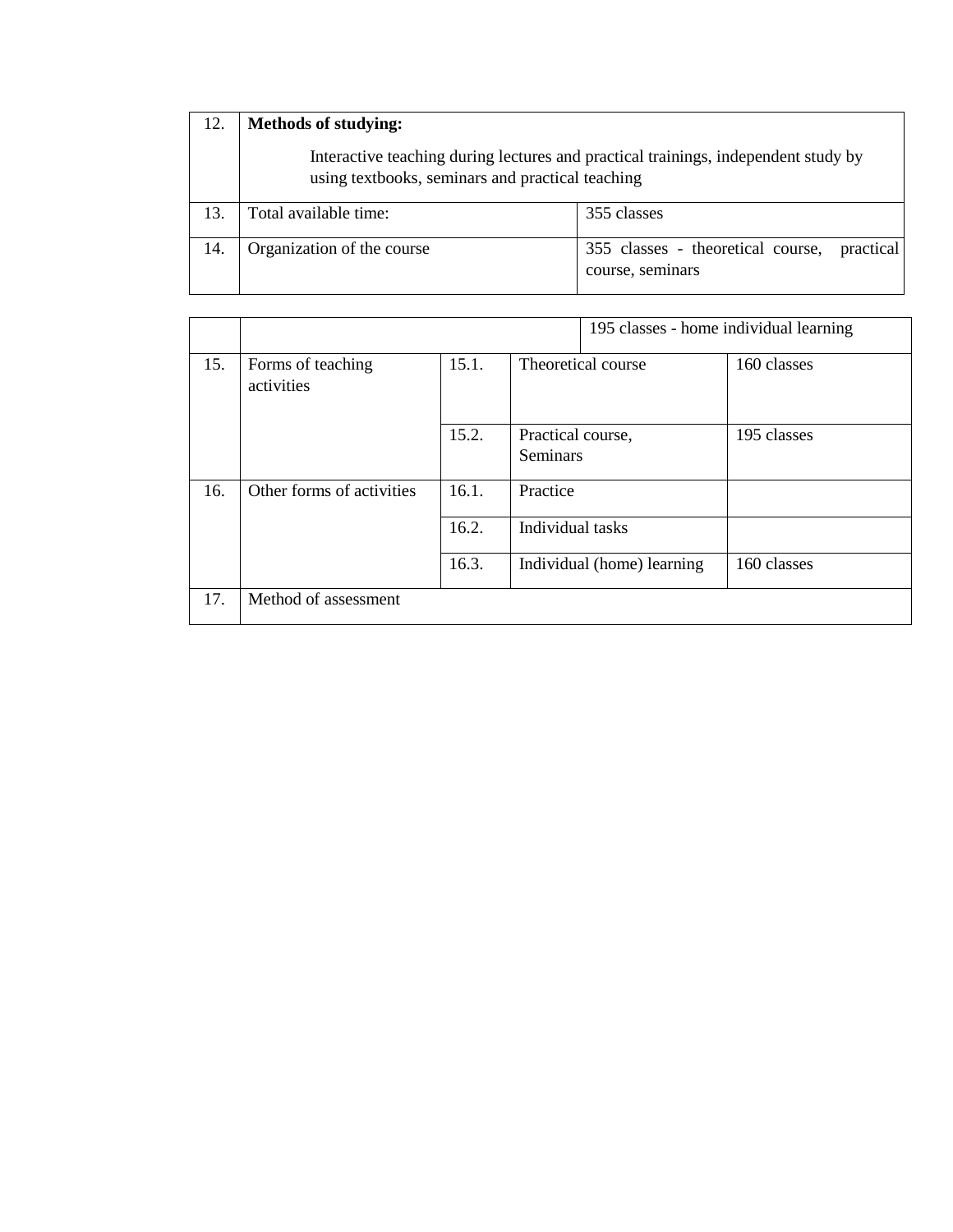|     | 17.1<br><b>Tests</b>                 |                                                            | Continuous checking of knowledge (colloquium): 4 written tests.<br>They cover the all fields of Internal medicine $(8)$ in different<br>combinations, depending on the group which the student attend<br>and current schedule.<br>The students from one colloquium can get $4.5 - 8$ points, and<br>total $18 - 32$ points (from 4 colloquiums).<br>Final exam $(practical + theoretical)$<br><b>Practical exam</b> (according to the catalogue of skills) $-$<br>examination of a patient, differential diagnosis, therapy $13 - 20$<br>points (for $10 = 20$ points, for $9 = 18 - 19$ points, for $8 = 16 - 17$<br>points, for $7 = 14 - 15$ points, for $6 = 13$ points)<br><b>Theoretical exam</b> (integrative) $-4$ questions that are not<br>questioned in detail, but integrative knowledge which is essential<br>for understanding the whole subject and medical practice 18 -28<br>points ( for $10 = 26 - 28$ points, for $9 = 24-25$ points, for $8 = 22 -$<br>23 points, for $7 = 20 - 21$ points, for $6 = 18 - 19$ points). The<br>student is obligated to win a minimum of 49% of the predicted<br>score for each part of the exam, to be able to be registered the<br>points for final exam.<br>Otherwise, the test is considered not passed.<br><b>Complete final exam:</b><br>The exam is a combination of colloquia which are not passed and<br>the final exam. First, the student is obligated to pass the colloquia,<br>and than to approache the final exam. If the student doesn't pass<br>the colloquia, he has no right to take the final exam. |                                   |  |
|-----|--------------------------------------|------------------------------------------------------------|----------------------------------------------------------------------------------------------------------------------------------------------------------------------------------------------------------------------------------------------------------------------------------------------------------------------------------------------------------------------------------------------------------------------------------------------------------------------------------------------------------------------------------------------------------------------------------------------------------------------------------------------------------------------------------------------------------------------------------------------------------------------------------------------------------------------------------------------------------------------------------------------------------------------------------------------------------------------------------------------------------------------------------------------------------------------------------------------------------------------------------------------------------------------------------------------------------------------------------------------------------------------------------------------------------------------------------------------------------------------------------------------------------------------------------------------------------------------------------------------------------------------------------------------------------------------------|-----------------------------------|--|
|     | 17.2                                 | Seminar<br>paper/project<br>(oral/written<br>presentation) |                                                                                                                                                                                                                                                                                                                                                                                                                                                                                                                                                                                                                                                                                                                                                                                                                                                                                                                                                                                                                                                                                                                                                                                                                                                                                                                                                                                                                                                                                                                                                                            | $min - max$                       |  |
|     | 17.3                                 | Active<br>participation                                    | Theoretical course<br>Practical course                                                                                                                                                                                                                                                                                                                                                                                                                                                                                                                                                                                                                                                                                                                                                                                                                                                                                                                                                                                                                                                                                                                                                                                                                                                                                                                                                                                                                                                                                                                                     | $min - max$<br>$1 - 5$<br>$10-15$ |  |
| 18. | Grading criteria<br>(points / grade) |                                                            | up to 59 points                                                                                                                                                                                                                                                                                                                                                                                                                                                                                                                                                                                                                                                                                                                                                                                                                                                                                                                                                                                                                                                                                                                                                                                                                                                                                                                                                                                                                                                                                                                                                            | $5$ (five) $F$                    |  |
|     |                                      |                                                            | from 60 to 68 points                                                                                                                                                                                                                                                                                                                                                                                                                                                                                                                                                                                                                                                                                                                                                                                                                                                                                                                                                                                                                                                                                                                                                                                                                                                                                                                                                                                                                                                                                                                                                       | $6$ (six) E                       |  |
|     |                                      |                                                            | from 69 to 76 points                                                                                                                                                                                                                                                                                                                                                                                                                                                                                                                                                                                                                                                                                                                                                                                                                                                                                                                                                                                                                                                                                                                                                                                                                                                                                                                                                                                                                                                                                                                                                       | $7$ (seven) D                     |  |
|     |                                      |                                                            | from 77 to 84 points                                                                                                                                                                                                                                                                                                                                                                                                                                                                                                                                                                                                                                                                                                                                                                                                                                                                                                                                                                                                                                                                                                                                                                                                                                                                                                                                                                                                                                                                                                                                                       | 8 (eight) C                       |  |
|     |                                      |                                                            | from 85 to 92 points                                                                                                                                                                                                                                                                                                                                                                                                                                                                                                                                                                                                                                                                                                                                                                                                                                                                                                                                                                                                                                                                                                                                                                                                                                                                                                                                                                                                                                                                                                                                                       | $9$ (nine) B                      |  |